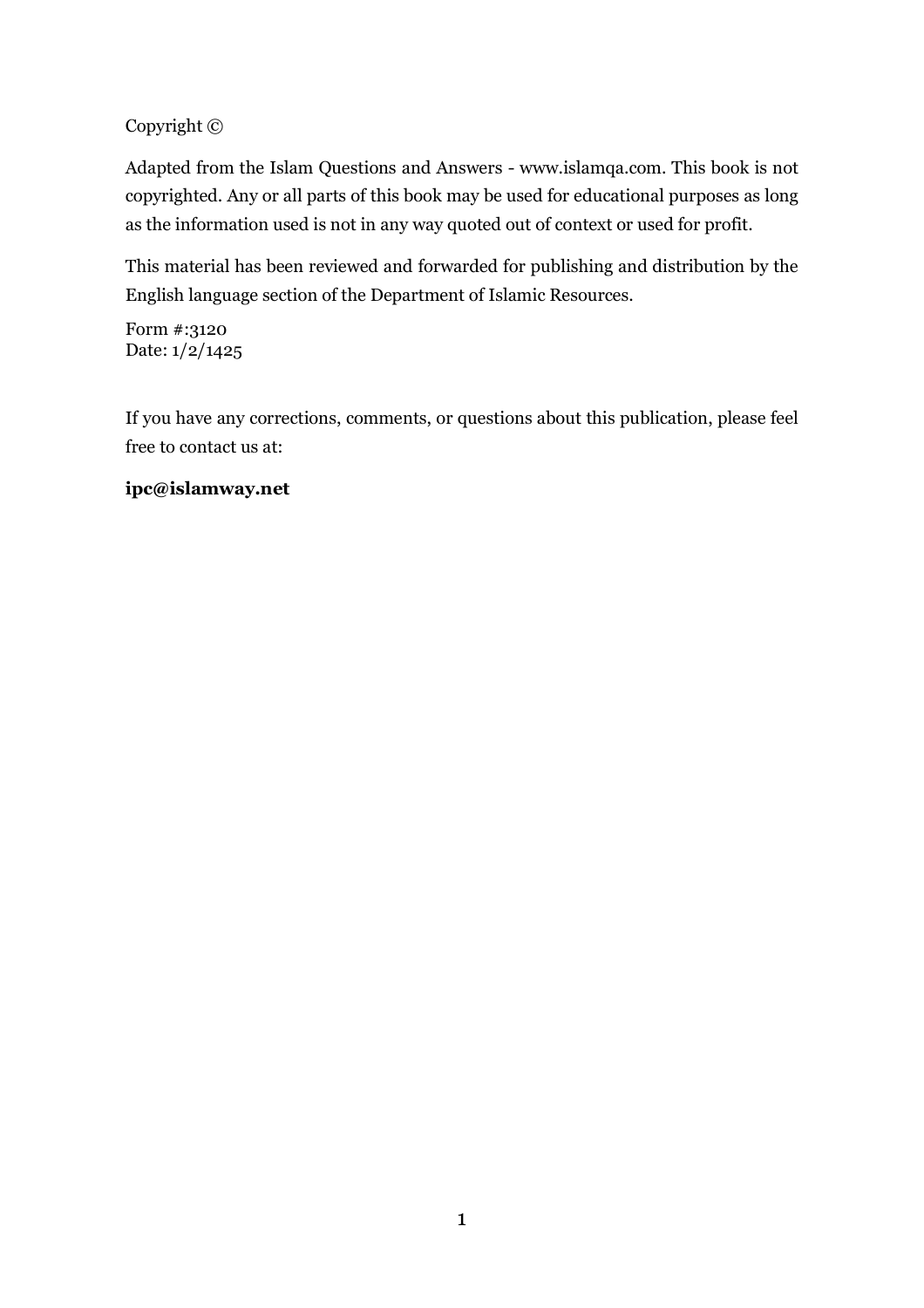# **April Fools' Day**

Sheikh Muhammed Salih Al-Munajjid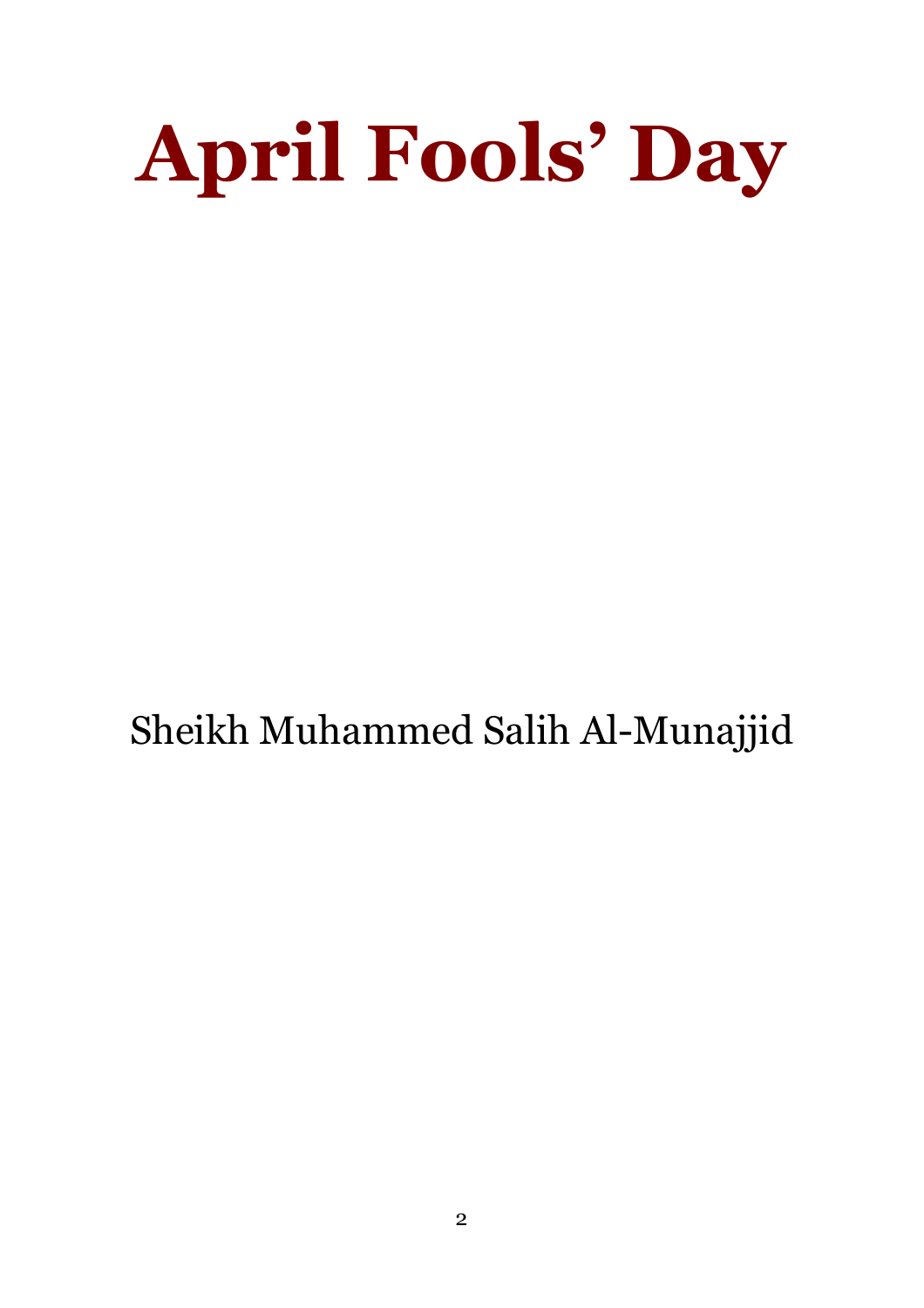# **April Fool's Day**

Praise be to Allaah, we praise Him and seek His help and forgiveness. We seek refuge in Allaah from the evil of our own selves and from our evil deeds. Whomsoever Allaah guides, none can lead astray, and whomsoever He sends astray, none can guide.

Lying is an evil characteristic, which all religions and systems of ethics warn against and which man's innate nature (fitrah) agrees that it is wrong. Those who possess chivalry and sound reason also say this.

Truthfulness is one of the pillars on which the moral survival of the world depends. It is the foundation of praiseworthy characteristics, the cornerstone of Prophethood, the result of tagwas. Were it not for truthfulness, the rulings of all divinely-revealed laws would collapse. Acquiring the characteristic of lying is akin to shedding one's humanity, because speaking is an exclusively human trait. (Bareegah Mahmoodiyyah, Muhammad al-Khaadimi, 3/183)

Our purely monotheistic share ah warns against lying in the Qur'aan and Sunnah, and there is consensus that it is haraam. The liar will have bad consequences in this world and in the next.

According to share at, lying is not permitted except in specific cases which do not lead to loss of rights, bloodshed or slander of people's honour, etc., but which concern saving lives, reconciling between people, or creating love between husband and wife.

There is a never a day or a moment when sharee'ah permits a person to tell lies or to say whatever he wants based on lies. One of the things that have become widespread among the common people is the so called "April Fool's Day", where they claim that the first day of the fourth solar month is a day when lying is permitted without being subject to any shar'i guidelines.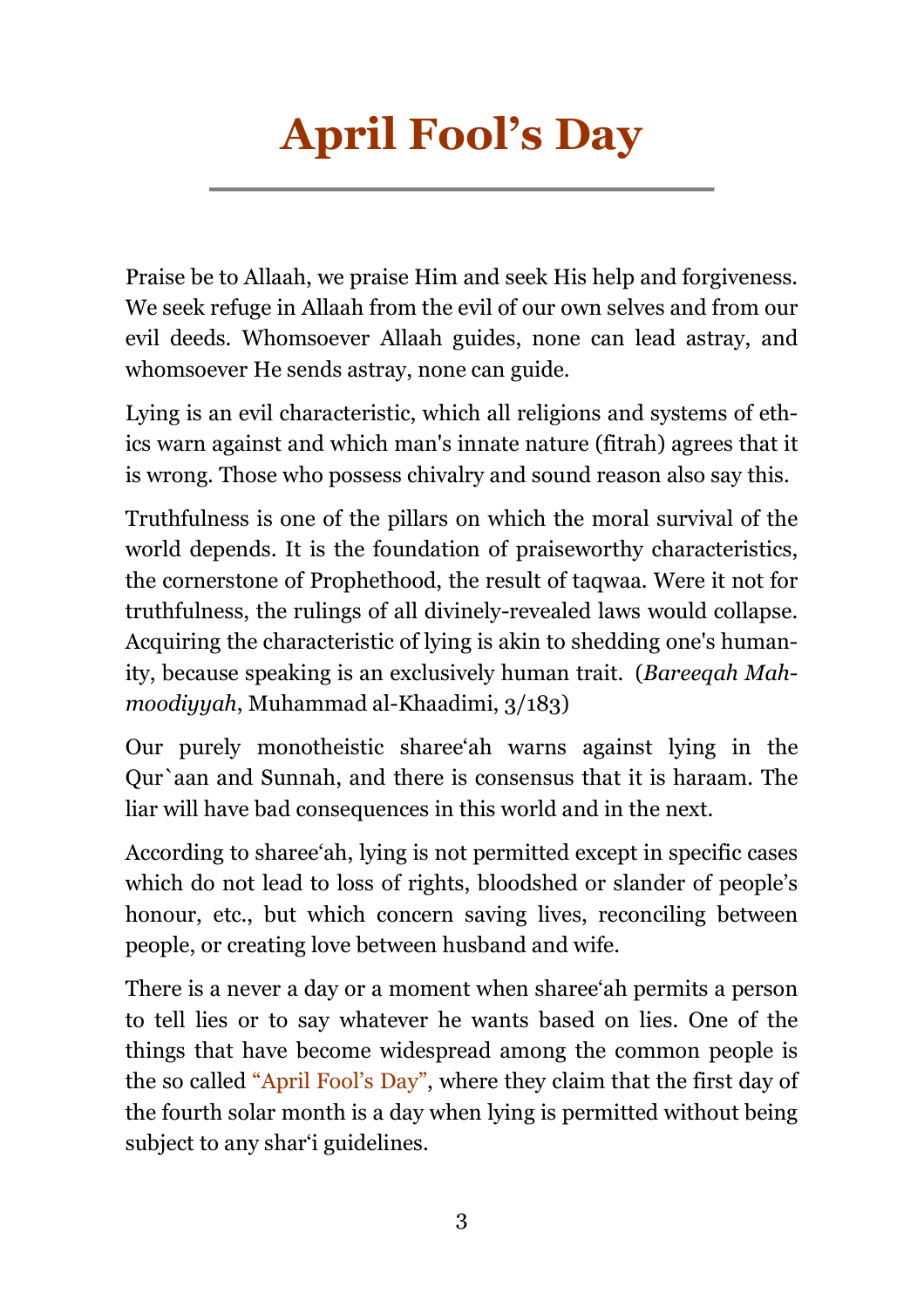Many bad things may result from this, and we will mention some of these.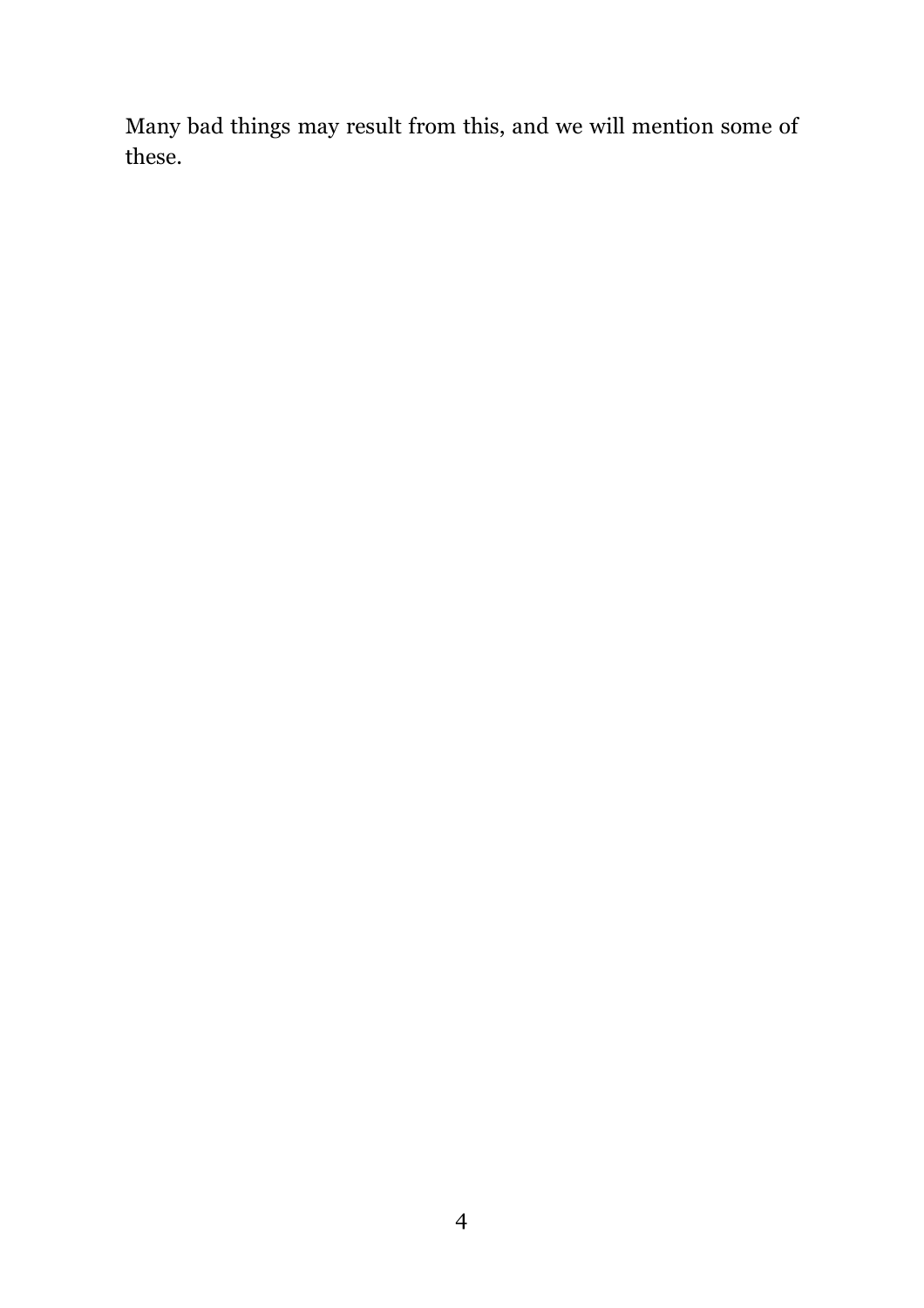# **The Prohibition of Lying**

1. Allaah says:

"It is only those who believe not in the Ayaat (proofs, evidences, verses, lessons, signs, revelations, etc.) of Allaah, who fabricate falsehood, and it is they who are liars."

 $\left[\text{Surah al-Nahl}\left(1\& 105\right]\right]$ 

Ibn Katheer said:

"Then Allaah tells us that His Messenger (,) is not a fabricator or a liar, because only the most evil of people who do not believe in the signs of Allaah, the kaafirs and heretics who are known amongst the people for telling lies, tell lies about Allaah and His Messenger (,). The Messenger Muhammad (,) was the most truthful of people, the most righteous, the most perfect in knowledge, action, faith and certain belief. He was known amongst his people for his truthfulness; none of them doubted that, to such an extent that he was known amongst them as 'al-Ameen (the trustworthy) Muhammad.' Hence when Heraclius, the ruler of Rome, asked Abu Sufyaan about the characteristics of the Messenger of Allaah (,), one of the things he asked was, 'Did you ever accuse him of lying before he said what he said?' He said, 'No.' Heraclius said: 'If he refrained from telling lies about people he would not go and tell lies about Allaah.' (Tafseer Ibn Katheer, 2/588)

2. It was narrated from Abu Hurayrah that the Prophet (, ) said:

"The signs of the hypocrite are three: when he speaks, he lies; when he makes a promise, he breaks it; and when he is entrusted with something, he betrays that trust." (Narrated by al-Bukhaari, 33; Muslim, 59)

An-Nawawi said: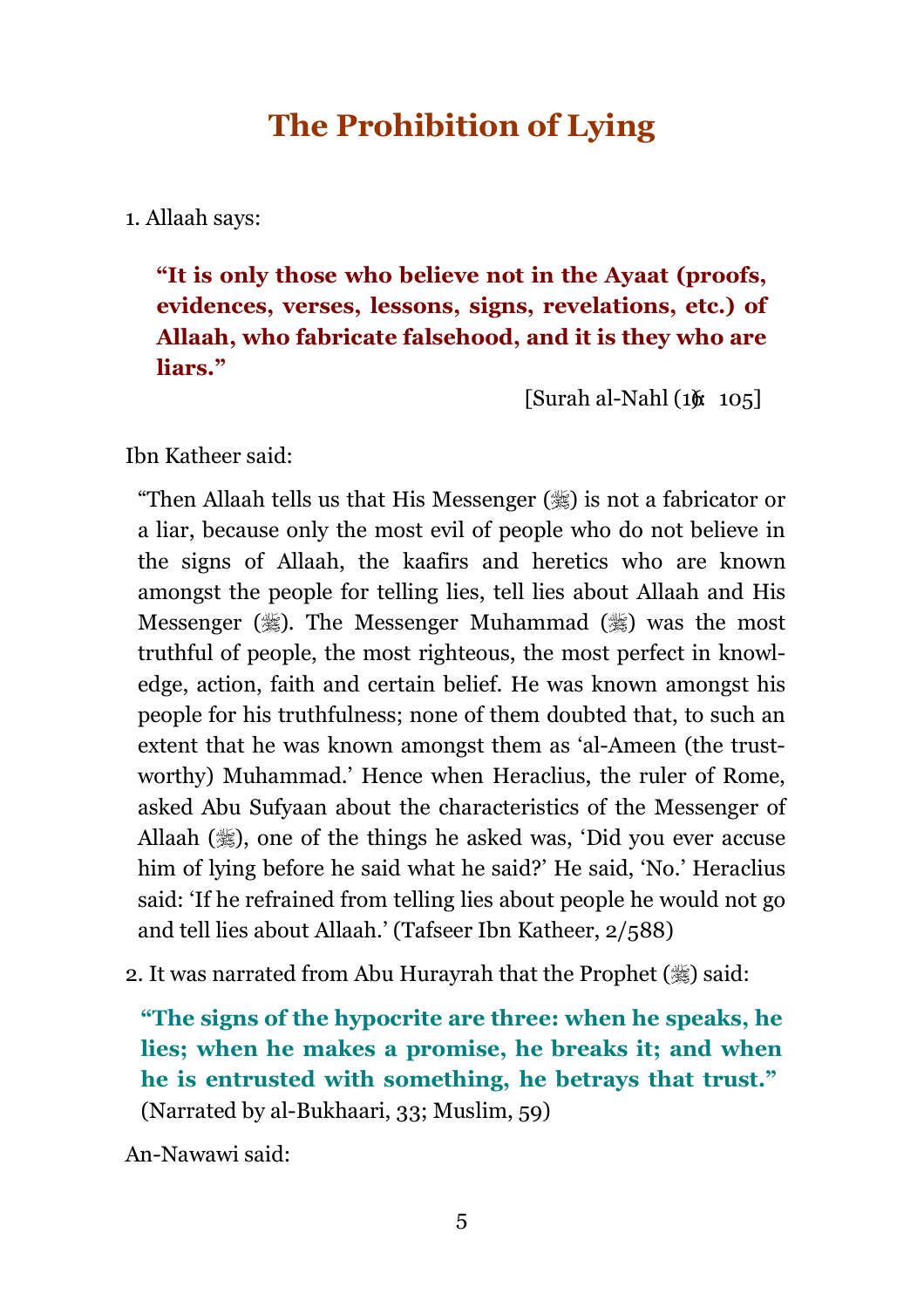"What the commentators and most of the scholars said – which is correct – is that this means that these characteristics are the characteristics of hypocrisy, and the one who has these characteristics resembles the hypocrites in this sense.

The words of the Prophet (,) the is a pure hypocrite' mean that he strongly resembles the hypocrites because of these characteristics. Some of the scholars said: this is concerning one in whom these characteristics predominate; one in whom these characteristics rarely appear is not included in this. This is the favoured view concerning the meaning of this hadeeth. Imaam Abu 'Eesa al-Tirmidhi (...) narrated this meaning from the scholars and said: 'The meaning of this according to the scholars is hypocrisy in one's actions." (Sharh Muslim,  $2/46-47$ )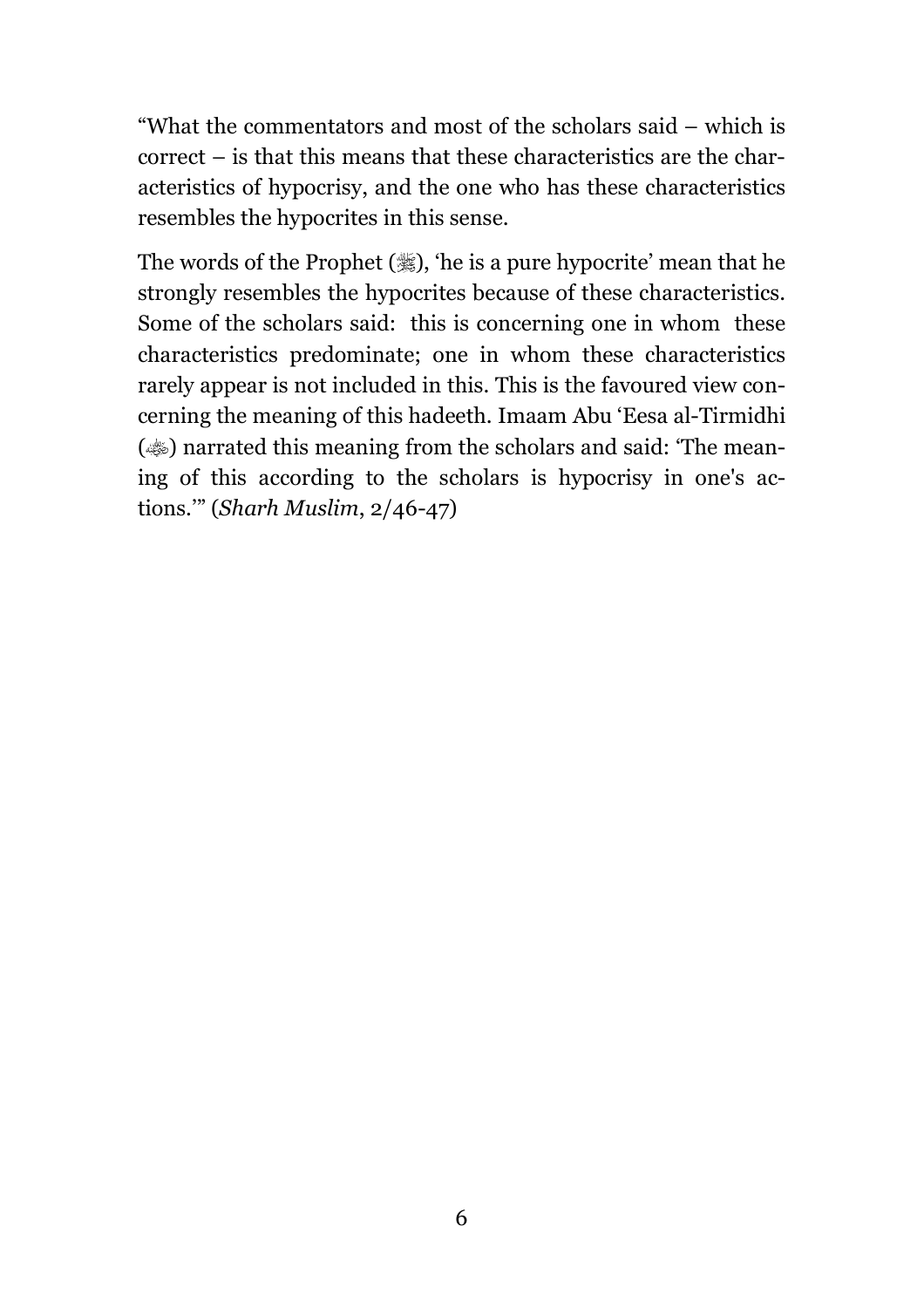# **The Most Evil of Lies**

#### 1. Lies told about Allaah and His Messenger (...).

This is the most serious kind of lie, and the one who does this is subject to a severe warning. Some of the scholars said that the one who does this is to be denounced as a kaafir.

Allaah says:

#### "Say: 'Verily, those who invent a lie against Allaah will never be successful"

[Surah Yunus(10):69]

It was narrated by 'Ali ( $\ddot{\bullet}$ ) that the Prophet ( $\ddot{\bullet}$ ) said:

"Do not tell lies about me. Whoever tells lies about me, let him enter the Fire." (Narrated by al-Bukhaari, 106)

It was narrated from Abu Hurayrah ( $\ddot{\bullet}$ ) that the Prophet ( $\ddot{\bullet}$ ) said:

"Whoever tells lies about me, let him take his place in **Hell.**" (narrated by al-Bukhaari, 110; Muslim, 3)

Ibn al-Qayyim said:

"... 'whoever tells lies about me, let him take his place in **Hell'**, i.e., let him take his place in Hell where he will abide and settle; it is not like a temporary place or camp where he stays for a while and then moves on." (*Tareeq al-Hijratayn*, p. 169)

Lying also includes lies told about or to other people, such as:

#### 2. Lying in buying and selling.

It was narrated from Abu Dharr ( $\gg$ ) that the Prophet ( $\gg$ ) said:

"There are three to whom Allaah will not speak on the Day of Resurrection and He will not look at them or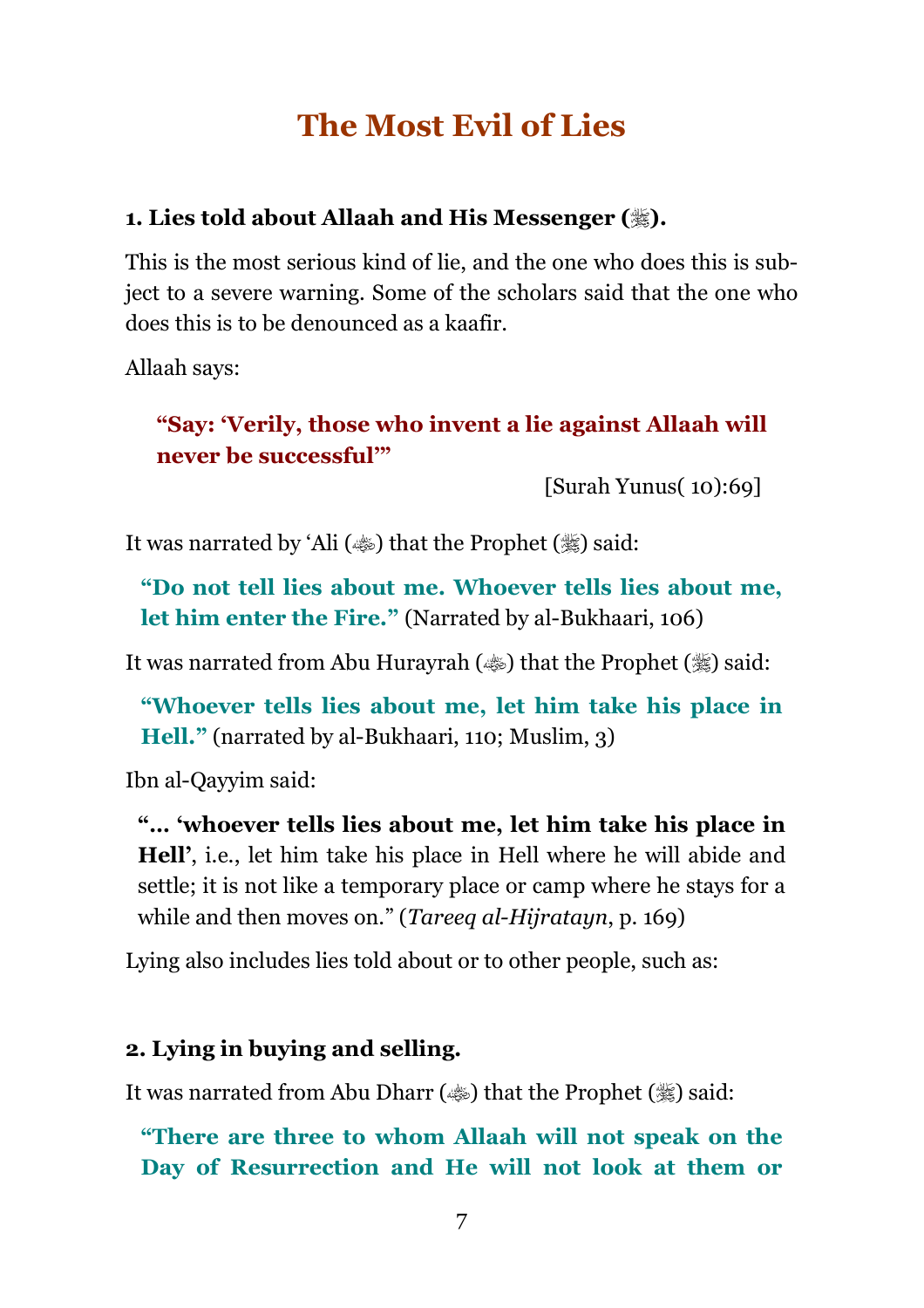praise them, and they will have a painful torment." The Messenger of Allaah (,) repeated this three times. Abu Dharr said: "May they be doomed and lost, who are they, O Messenger of Allaah?" He said, "The one who lets his garment hang below his ankles, the one who reminds others of his favours, and the one who disposes of his goods by swearing a false oath." (Narrated by Muslim, 106)

It was narrated that Hakeem ibn Hizaam ( $\gg$ ) said that the Messenger of Allaah (,) said:

"The two parties involved in a transaction have the option [of cancelling it] until they part. If they are honest and truthful, their transaction will be blessed for them and if they conceal something and tell lies, the blessing of their transaction will be wiped out." (Narrated by al-Bukhaari, 1973; Muslim, 532)

Shaykh al-Islam Ibn Taymiyah said:

"Allaah has enjoined truthfulness and honesty, and He has forbidden lies and concealment with regard to matters which should be known and revealed to people, as the Prophet  $(\frac{4}{3})$  said in a hadeeth whose authenticity is agreed upon:

The two parties involved in a transaction have the option [of cancelling it] until they part. If they are honest and truthful, their transaction will be blessed for them and if they conceal something and tell lies, the blessing of their transaction will be wiped out.' And Allaah says (interpretation of the meaning):

'O you who believe! Stand out firmly for Allaah as just witnesses; and let not the enmity and hatred of others make you avoid justice. Be just: that is nearer to piety' [Surah al-Maaîdah (5):8]."

 $(Minhaa)$  al-Sunnah,  $1/16$ )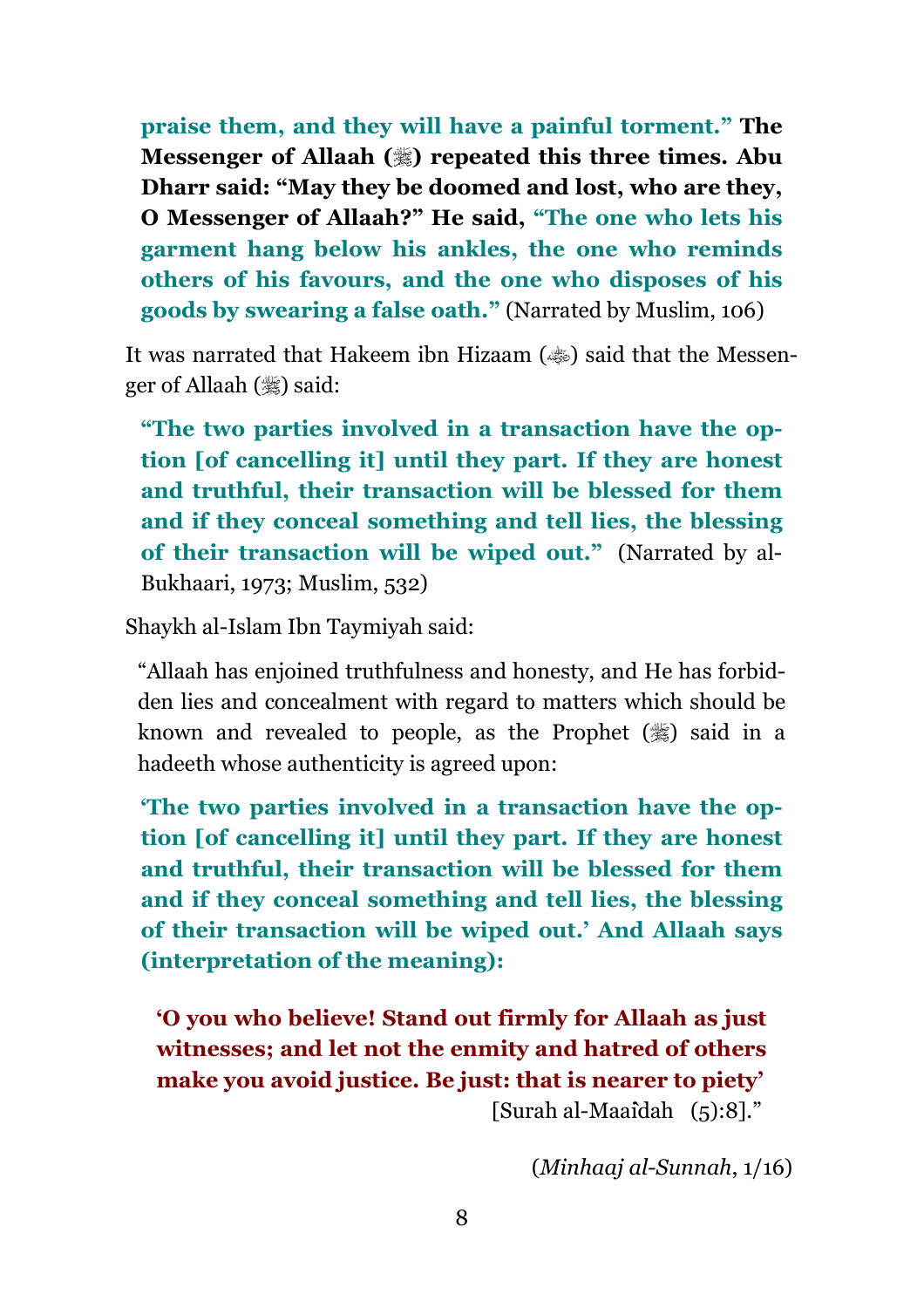#### 3. The prohibition on lying about visions and dreams.

This refers to when some of them claim to have seen such and such in a dream, but they are not telling the truth, then in the morning he starts to tell the people something that he did not see.

It was narrated from Ibn 'Abbaas that the Prophet (,) said:

"Whoever tells of a dream that he did not see will be commanded [on the Day of Resurrection] to tie two grains of barley together, but he will never be able to do it. Whoever eavesdrops on people's conversation when they dislike that  $-$  or they try to get away from him  $-$  will have molten copper poured in his ears in the Day of Resurrection. And whoever makes an image will be punished and will be told to breathe life into it, and he will not be able to do so." (Narrated by al-Bukhaari, 6635)

Al-Manaawi said:

" to tie two grains of barley together, but he will never be **able to do it'** – because tying one to the other is not possible ordinarily. He will be punished until he does that, and he will never be able to do it. It is as if he is saying that he will be enjoined to do something that he can never do, and is being punished for it. This is a metaphor for continuous punishment... The reason why barley (sha'eer) is mentioned specifically is because dreams are connected to feelings (shu'oor); the words sha'eer (barley) and shu'oor (feelings) come from the same root in Arabic.

The punishment for that is so severe  $-$  even though lies when awake may cause more damage, because they may involve testimony that may lead to execution or a hadd punishment – because lying about a dream is a lie about Allaah, may He be exalted, for dreams are a part of Prophethood, so they come from Him, and lying about the Creator is worse than lying about created beings.  $(Faud al-Qadeer, 6/99)$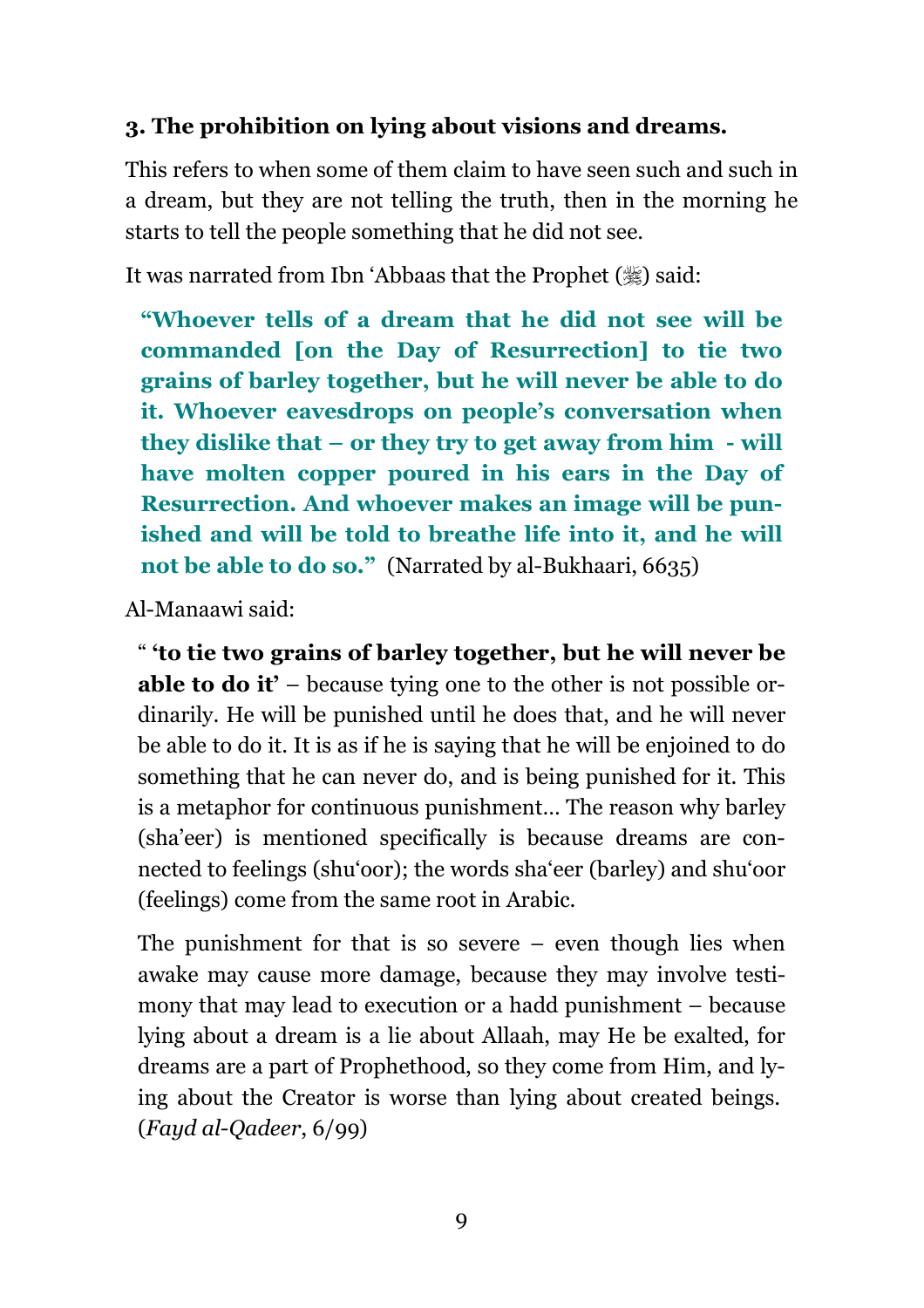#### 4. The prohibition of speaking about everything that one hears.

It was narrated by Hafs ibn 'Aasim, that the the Messenger of Allaah  $(\frac{1}{2})$  said:

#### 'It is sufficient lying for a man to speak of everything that he hears.' (Narrated by Muslim, 5)

With regard to the meanings of the hadeeth and reports on this topic, they discourage speaking about everything that one hears. For usually a person will hear both true things and lies, so if he were to speak of everything that he hears, he would be lying, by telling of something that did not happen. We have stated above the view of the people of truth: that lying means telling of something in a manner other than the way it happened. It is not conditional upon it being done deliberately, but its being done deliberately is a condition of it being a sin. And Allaah knows best." (Sharh Muslim,  $1/7\frac{1}{3}$ )

#### 5. Lying in jest.

Some people think that it is permissible to tell lies if it is in jest. This is the excuse that they use for telling lies on **April 1st** or on other days. This is wrong. There is no basis for this in the pure share then. Lying is haraam whether the one who does it is joking or is serious.

Lying in jest is haraam just like other kinds of lies.

It was narrated by Ibn 'Umar that the Prophet (,) said:

"I joke, but I speak nothing but the truth." (narrated by al-Tabaraani in al-Mu'jam al-Kabeer, 12/391)

This hadeeth was classed as hasan by al-Haythami in *Maima' al-*Zawaa id, 8/89, and classed as saheeh by Shaykh al-Albaani (may Allaah have mercy on him) in Saheeh al-Jaami', 2494)

It was narrated that Abu Hurayrah said: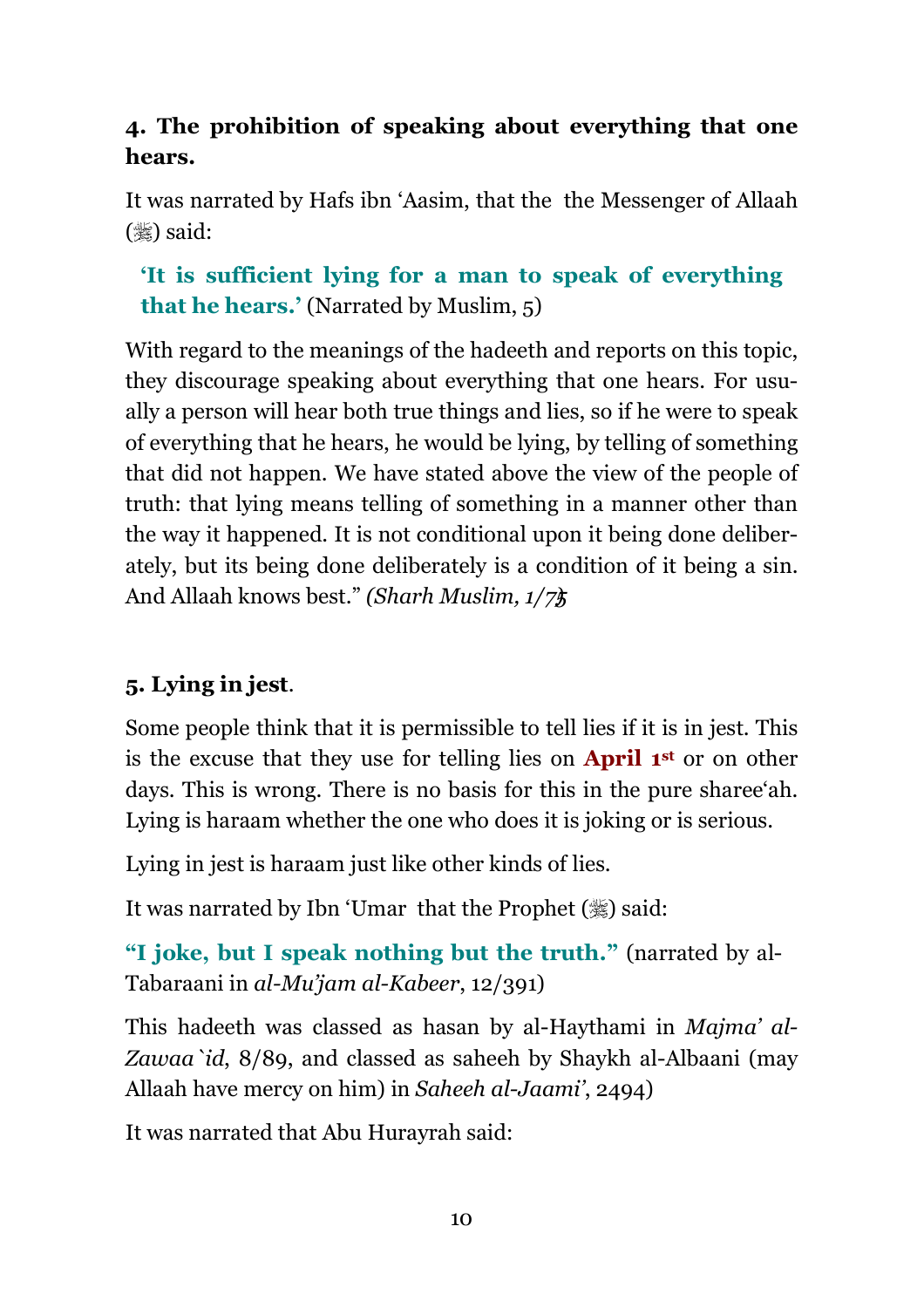#### "They said, 'O Messenger of Allaah, you joke with us.' He said, 'But I only speak the truth.' " (narrated by al-Tirmidhi, 1990)

Abu 'Eesa said: this is a *saheeh hasan* hadeeth.

A similar hadeeth was narrated by al-Tabaraani in al-Awsat (8/305) and classed as hasan by al-Haythami in *Majma' al-Zawaa'id*, 9/17.

'Abd al-Rahmaan ibn Abi Laylaa said: "The companions of the Messenger of Allaah ( $\frac{16}{26}$ ) told us that they were traveling with the Messenger of Allaah (.). A man among them fell asleep and some of them went and took his arrows. When the man woke up, he got alarmed (because his arrows were missing) and the people laughed. The Prophet (,) said, "What are you laughing at?" They said, "Nothing, except that we took the arrows and he got alarmed." The Messenger of Allaah (,) said: "It is not permissible for a Muslim to frighten another Muslim." (Narrated by Abu Dawood, 5004; Ahmad, 22555 - this version narrated by  $Ahmad)$ 

This hadeeth was classed as saheeh by al-Albaani in Saheeh al-Jaami', 7658)

It was narrated from 'Abd-Allaah ibn al-Saa'ib ibn Yazeed from his father from his grandfather that he heard the Messenger of Allaah  $(\mathscr{H})$  say:

"None of you should take the belongings of his brother, whether in jest or otherwise. Whoever has taken the stick of his brother, let him return it." (Narrated by Abu Dawood, 5003; al-Tirmidhi, 2160 in brief)

The hadeeth was classed as hasan by Shaykh al-Albaani in Saheeh al-Jaami', 7578

#### 6. Lying when playing with children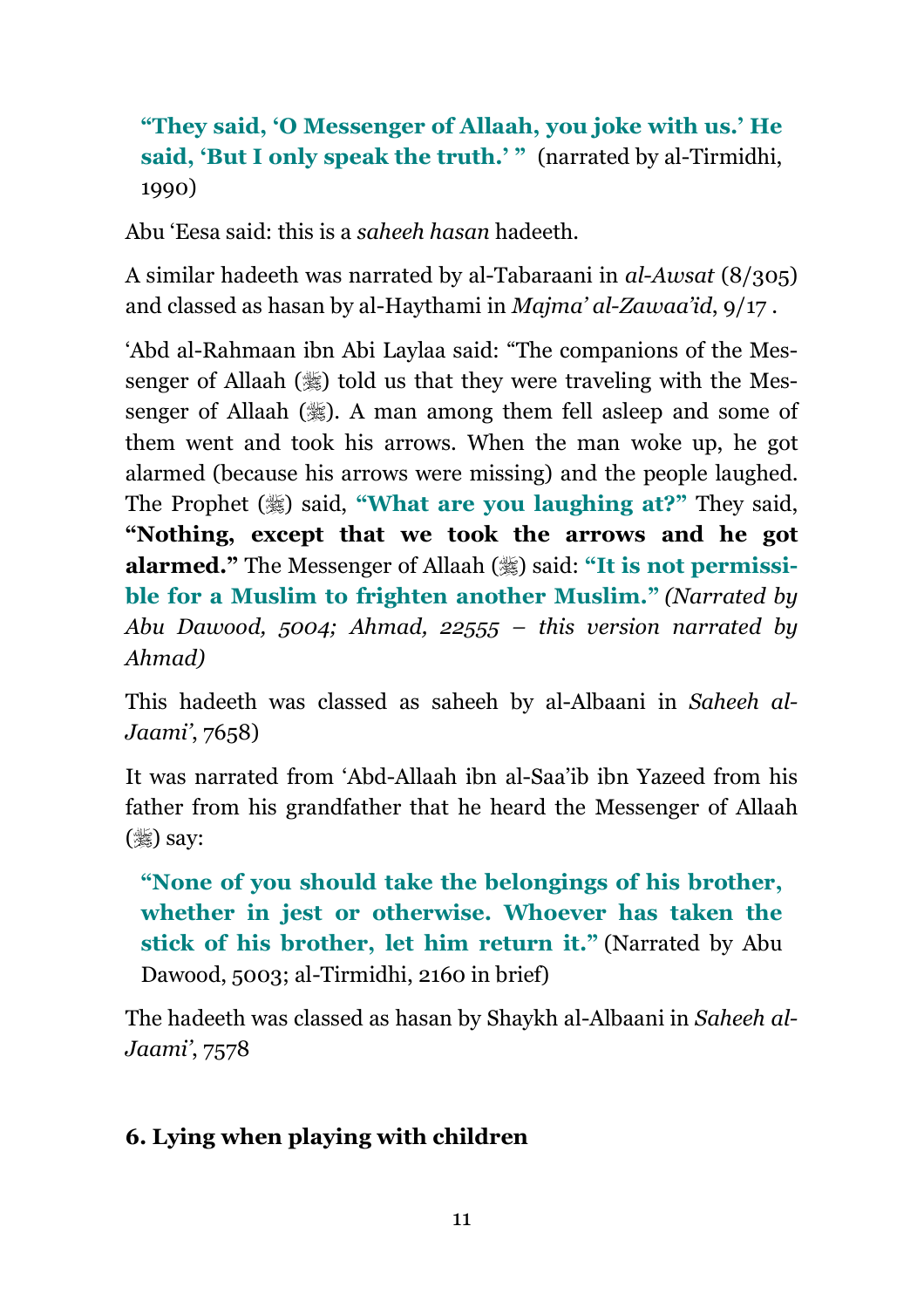We must beware of lying when playing with children, because that will be written down (in the record of deeds of) the one who that. The Messenger of Allaah (,) warned against doing that. It was narrated that 'Abd-Allaah ibn 'Aamir (<a>b></a> said:

"My mother called me one day when the Messenger of Allaah ( was sitting in our house. She said, **Come here, and I will give you (something).** The Messenger of Allaah (.) said, **What do** you want to give him?' She said, 'I will give him a date.' The Messenger of Allaah (,) said: 'If you had not given him something, you would have been lying."

And it was narrated by Abu Hurayrah ( $\gg$ ) that the Messenger of Allaah  $(\frac{36}{26})$  said:

"Whoever says to a child, 'Come here and take this,' then does not give him something, this is counted as a lie." (Narrated by Abu Dawood, 4991)

This hadeeth was classed as hasan by Shaykh al-'Albaani in Saheeh al-Jaami', 1319.

#### 7. Lying to make people laugh.

It was narrated by Mu'aawiyah ibn Haydah that he heard the Prophet  $(\mathcal{H})$  say:

Woe to the one who talks to make the people laugh and tells lies, woe to him, woe to him." (narrated by al-Tirmidhi, 235. He said: this is a hasan hadeeth. Also narrated by Abu Dawood, 4990).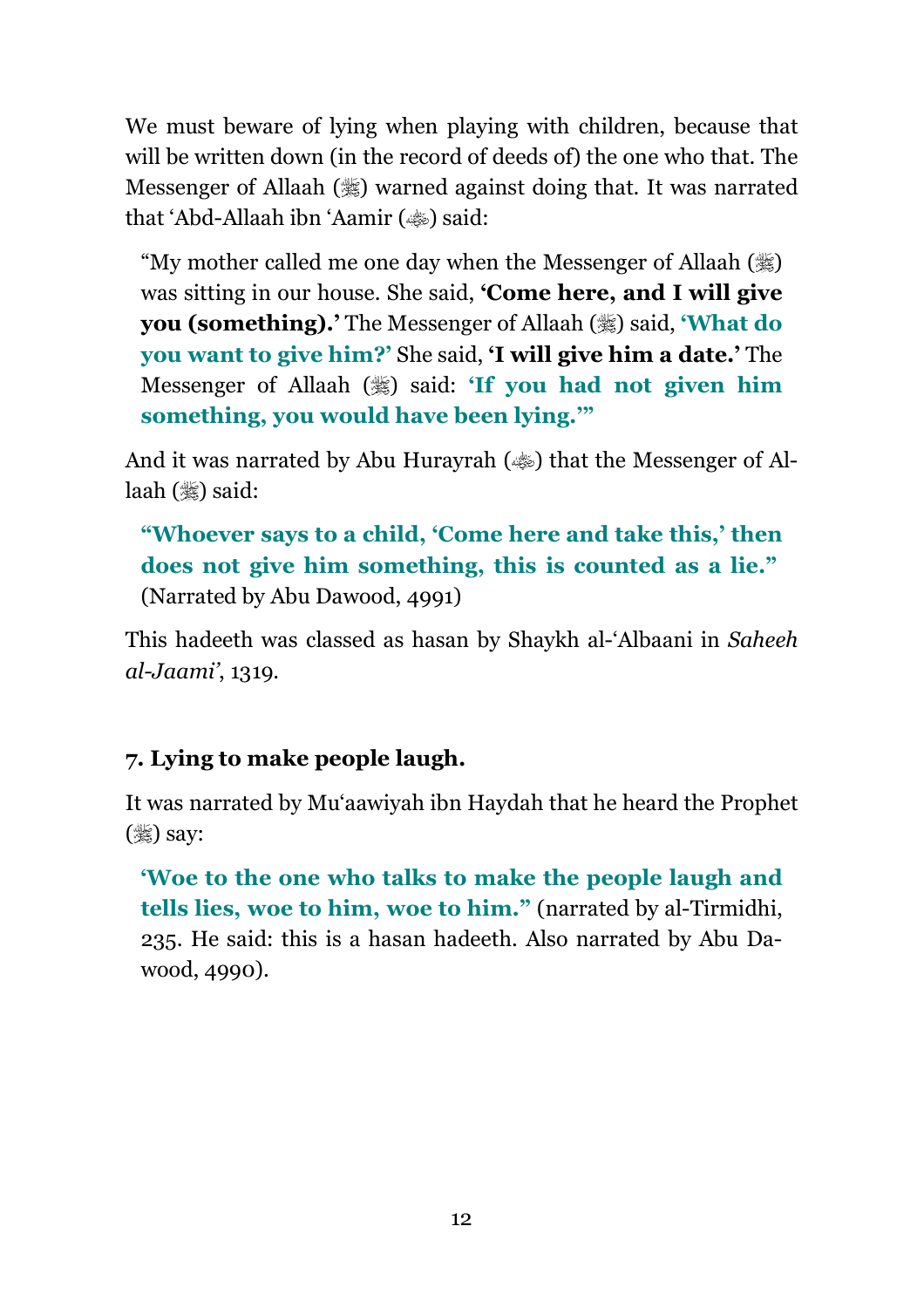## **The Punishment for Lying**

The liar is warned of destructive punishment in this world, and humiliating punishment in the Hereafter. These include:

#### 1. Hypocrisy in the heart.

Allaah says:

"So He punished them by putting hypocrisy into their hearts till the Day whereon they shall meet Him, because they broke that (covenant with Allaah) which they had promised to Him and because they used to tell lies.

[al-Tawbah  $9:77$ ]

'Abd-Allaah ibn Mas'ood said:

"You may know the hypocrite by three things: when he speaks, he lies; when he makes a promise, he breaks it; and when he is entrusted with something he betrays that trust.". He said: "Recite this aayah (interpretation of the meaning):

'And of them are some who made a covenant with Allaah (saying): 'If He bestowed on us of His Bounty, we will verily, give Sadaqah (Zakaah and voluntary charity in Allaah's Cause) and will be certainly among those who are righteous.' \* Then when He gave them of His Bounty, they became niggardly [refused to pay the Sadaqah (Zakaah or voluntary charity), and turned away, averse. \* So He punished them by putting hypocrisy into their hearts till the Day whereon they shall meet Him, because they broke that (covenant with Allaah) which they had promised to Him and because they used to tell lies."

[Surah at-Tawbah  $(9):75-77$ ]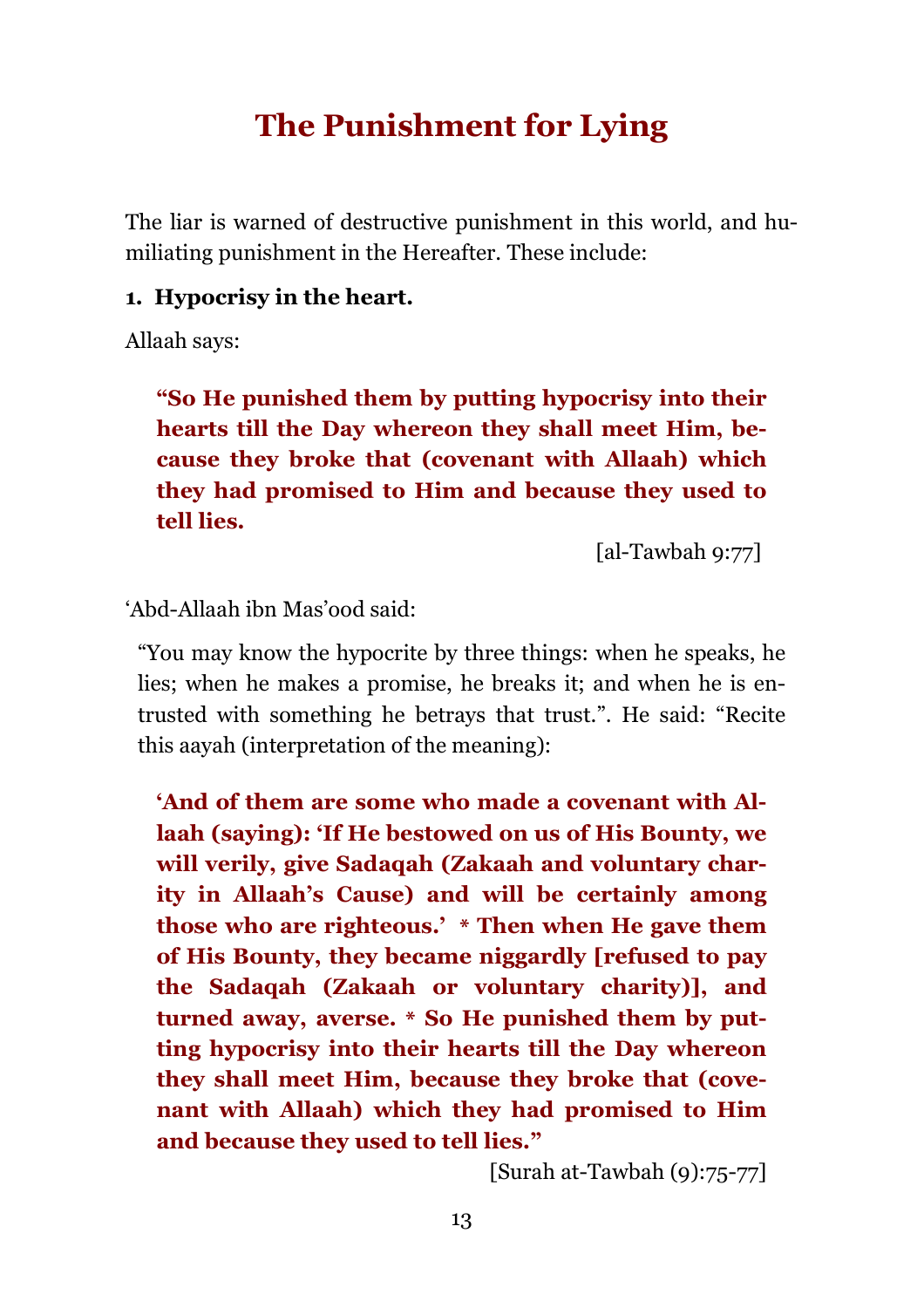#### 2. Guidance to evildoing and to the Fire.

It was narrated by 'Abd-Allaah ibn Mas'ood that the Messenger of Allaah (ﷺ) said:

"Truthfulness is righteousness, and righteousness leads to Paradise. A person will continue to tell the truth until he is written with Allaah as one who tells the truth. Lying is evildoing, and evildoing leads to Hell. A person will keep on telling lies until he is written as a liar." (Narrated by al-Bukhaari, 5743; Muslim, 2607)

As-San'aani said:

This hadeeth indicates that whoever continues to speak the truth, it will become a feature of his, and whoever deliberately tells lies and persists in it, it will become a feature of his. This is the same as any other good or evil characteristic, if a person persists in it: it becomes a feature of his.

This hadeeth indicates how serious the matter of telling the truth is, and that it may lead a person to Paradise, and it indicates how ugly lying is and how it may lead a person to Hell. This is in addition to the consequences in this world, for the one who tells the truth will have his words accepted by people, and his testimony will be accepted by judges and he will be liked for what he says, whereas for the liar the opposite will be the case. (Subul al-Salaam, 2/687)

#### 3. His testimony will be rejected.

Ibn al-Qayyim said:

[The reason why the testimony of the liar is rejected]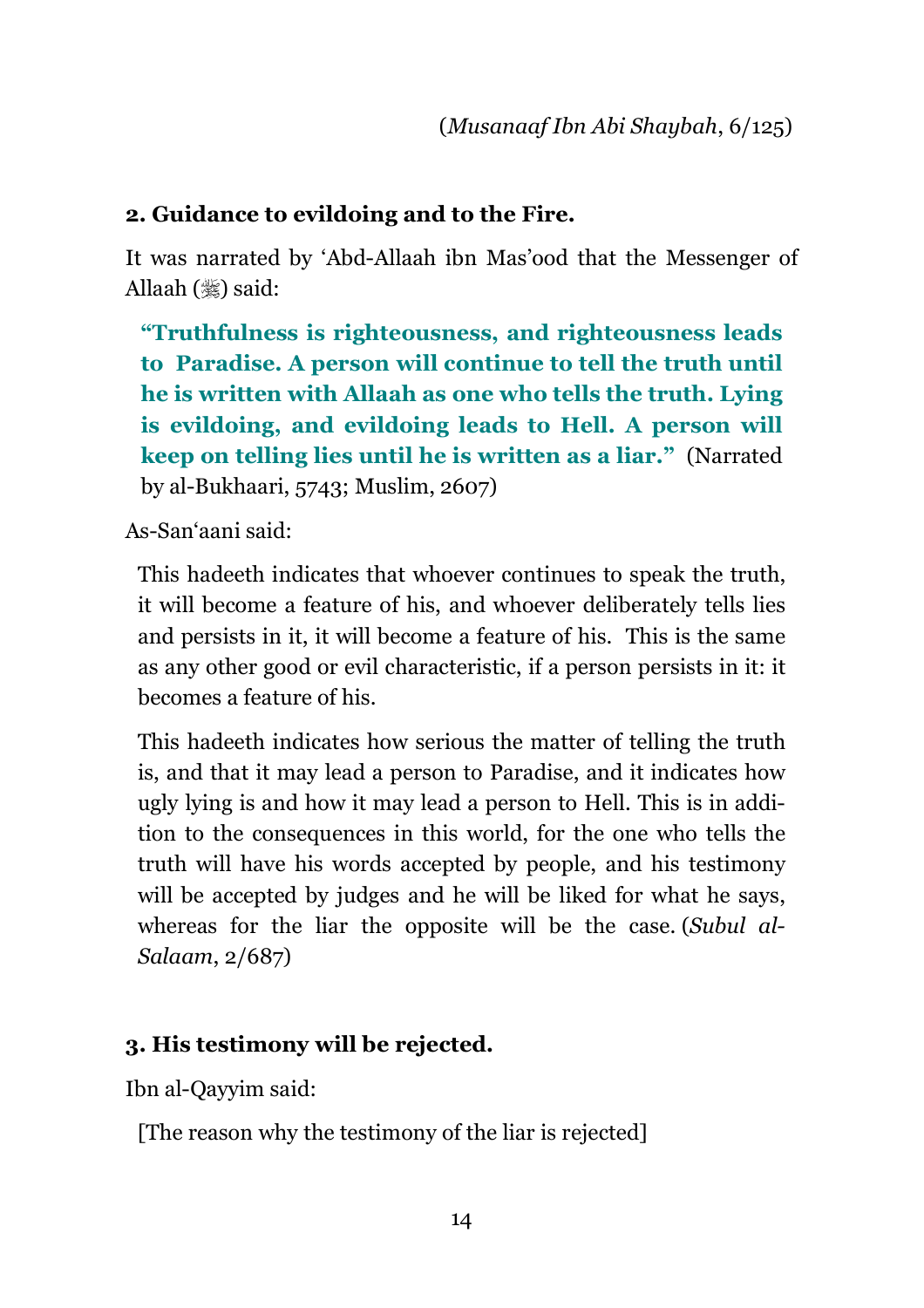The strongest reason why testimonies, fatawaa and reports may be rejected is lying, because it corrupts the very essence of the testimony, fatwa or report. It is like the testimony of a blind man concerning sighting the new moon, or the testimony of a deaf man concerning having heard the admission of someone. The lying tongue is like some faculty that is no longer working. Indeed it is even worse than that, for the most evil thing a man may possess is a lying tongue. (A'laam al-Muwaqqi'een,  $1/95$ )

#### 4. Blackening of the face in this world and in the Hereafter.

Allaah says:

#### "And on the Day of Resurrection you will see those who lied against Allaah (i.e. attributed to Him sons, partners) their faces will be black"

 $\lceil$ al-Zumar 39:60]

Ibn al-Qayyim said:

Hence on the Day of Resurrection Allaah will make blackened faces the sign of the one who told lies about Him and His Messenger. Lying has a great effect in blackening the face and covering it with a mask of shame which every truthful person will be able to see. The feature of the liar is clearly visible in the face, and everyone who has the eves to see can see it. But Allaah will bless the truthful person with dignity and respect, so whoever sees him will respect him and love him, and He will give the liar humiliation and shame, so whoever sees him will loathe him and despise him. And Allaah is the Source of strength. (A'laam al-Muwaqqi'een, 1/95)

#### 5. The liar will have the flesh of his cheeks torn to the back of his head.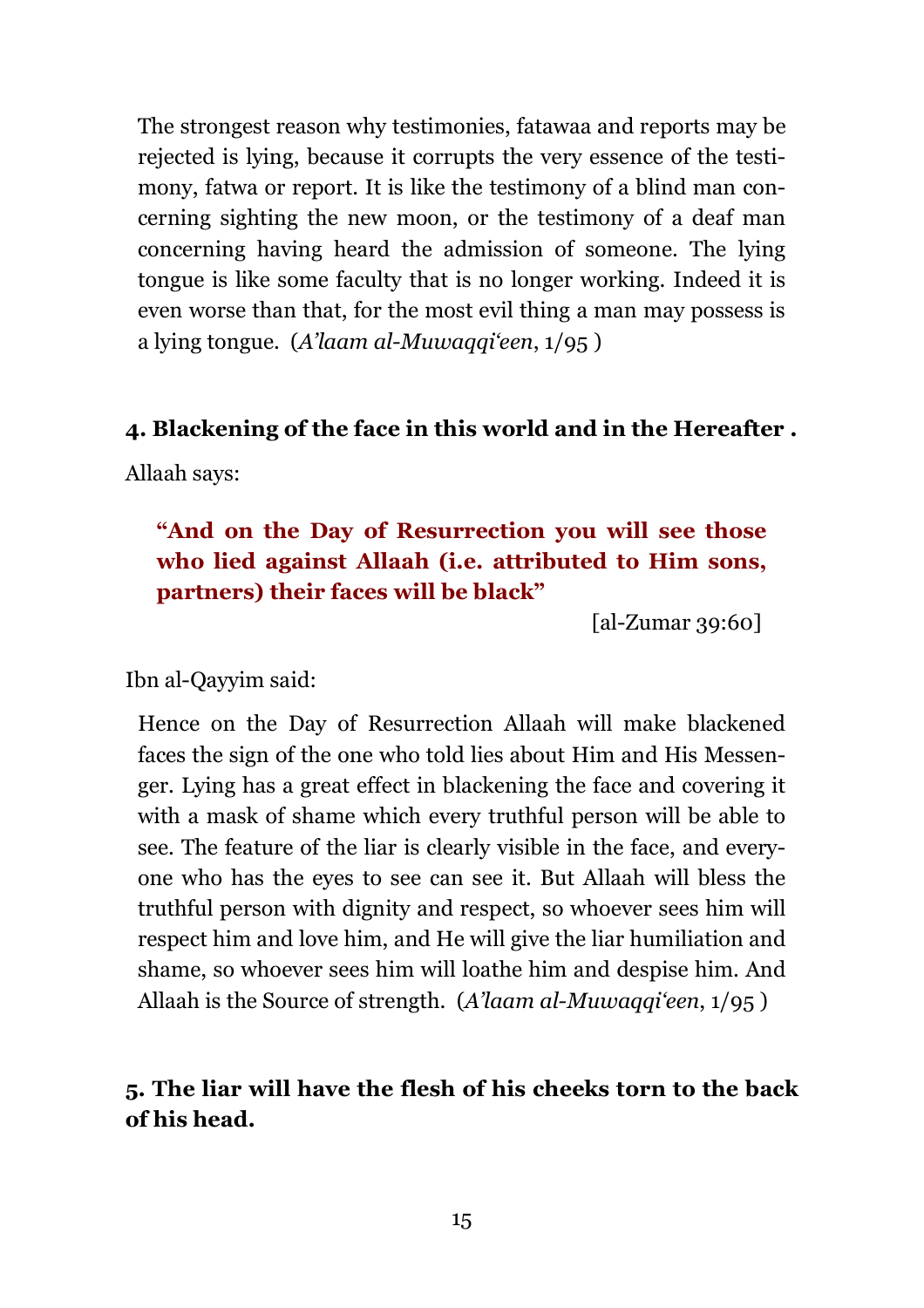It was narrated that Samurah ibn Jundub (may Allaah have mercy on him) said:

"The Messenger of Allaah (3) often used to say to his companions, 'Has anyone among you seen a dream?' Then whoever Allaah willed would tell of his dream. One day he said to us, 'Two (angels) came to me last night and woke me up, then they said to me, 'Let's go!'... so we set out and came to a man who was lying flat on his back and another man standing over his head with an iron hook, and behold, he would put the hook in one side of the man's mouth and tear off that side of his face to the back (of the neck) and similarly tear his nose from front to back and his eve from front to back. Then he turned to the other side of the man's face and did just as he had done with the other side. Hardly had he completed this side when the first side was restored to its normal state. Then he went back and did that all over again. I said to my two companions, 'Subhaan Allah! Who are these two persons?' They said to me, 'Move on, move on!' (Then he said, describing how the two angels explained the things that he had seen): 'As for the man you came across, the sides of whose mouth, nostrils and eyes were being torn off from front to back, he is the symbol of the man who goes out of his house in the morning and tells so many lies that it spreads all over the world.' " (Narrated by al-Bukhaari, 5745)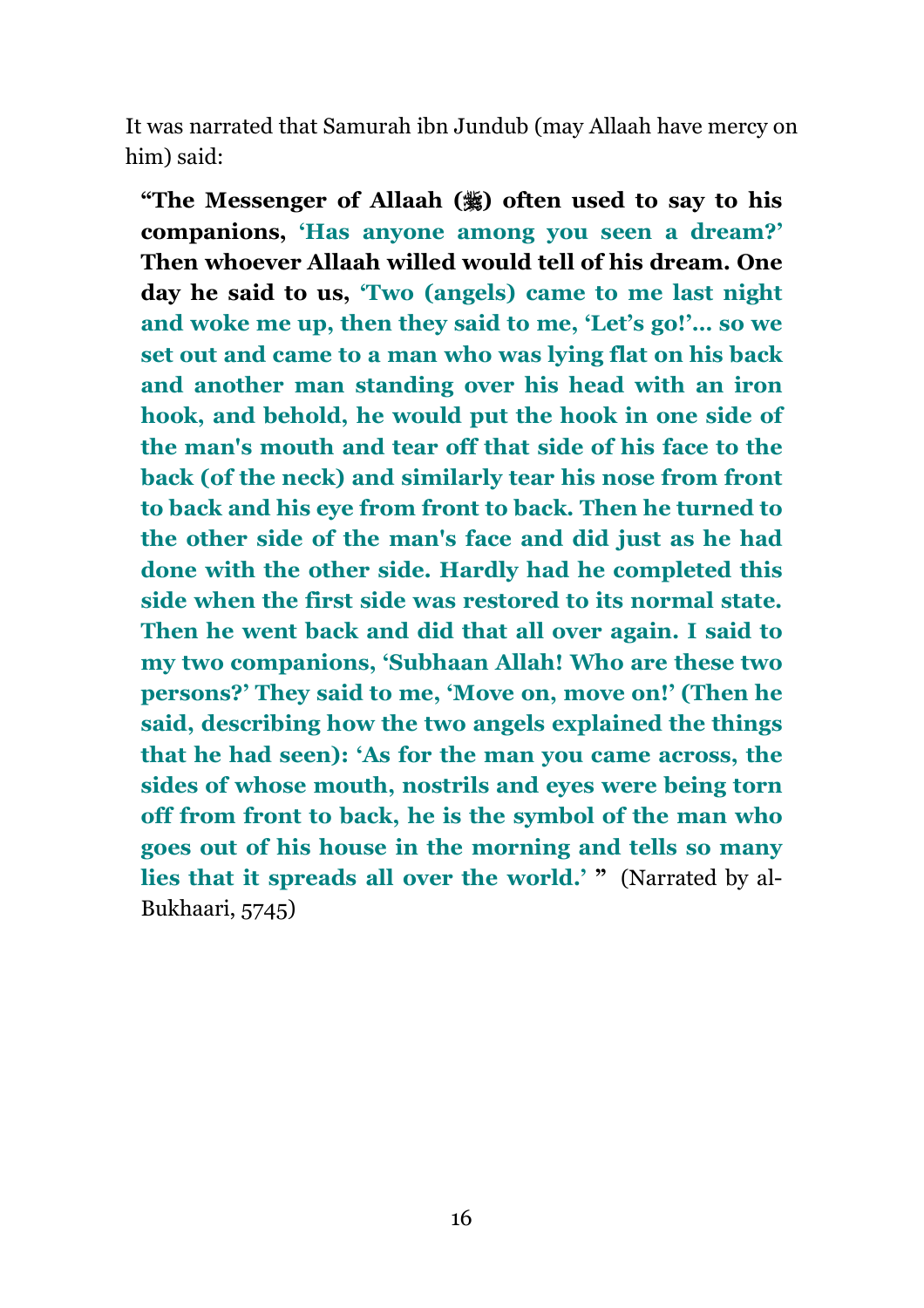# The Comments of the Salaf on Lying

1. 'Abd Allaah ibn Mas'ood said:

"A man may speak the truth and persist in doing so until there is in his heart not even room for evil the size of a needle. Or a man may tell lies and persist in doing so until there is in his heart not even room for truth the size of a needle."

2. And it was narrated that he said:

"It is not correct to tell lies whether in jest or in serious**ness.**" Then 'Abd-Allaah recited the aavah:

"O you who believe! Be afraid of Allaah, and be with those who are true (in words and deeds)"

[al-Tawbah  $9:119$ ]

3. Abu Bakr al-Siddeeq said:

"Beware of lying, for it has nothing to do with faith."

4. It was narrated that Sa'd ibn Abi Waqqaas said:

"The believer may acquire all sorts of characteristics except treachery and lying."

5. It was narrated that 'Umar ( $\gg$ ) said:

"True faith is not achieved until one gives up lying in jest." (Musannaf Ibn Abi Shaybah, 5/235, 236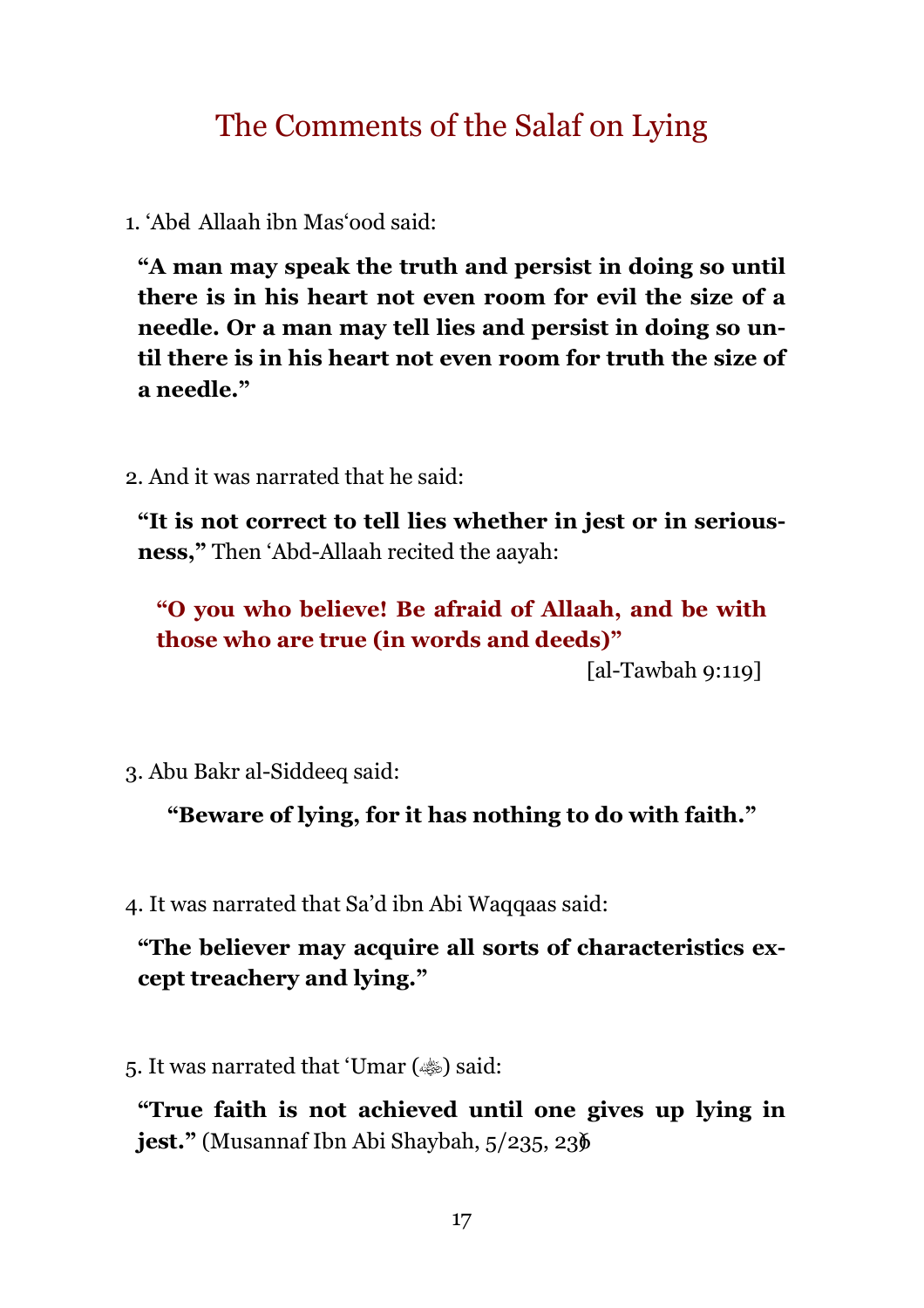# **Permissible Kinds of Lies**

Lying is permissible in three cases:

1) War:

2) Reconciling between two disputing parties; and

#### 3) A husband lying to his wife or vice versa for the sake of love and harmony.

It was narrated from Umm Kalthoom bint 'Uqbah that she heard the **Messenger of Allaah** (,) say:

"He is not a liar who reconciles between people and narrates something good or says something good." (Narrated by al-Bukhaari, 2546; Muslim, 2605)

It was narrated by Asmaa' bint Yazeed that the Messenger of Allaah  $(\frac{1}{2})$  said:

"It is not permissible to tell lies except in three (cases): when a man speaks to his wife in a way to please her; lying in war; and lying in order to reconcile between people." (Narrated by al-Tirmidhi, 1939)

This hadeeth was classed as hasan by Shaykh al-Albaani in Saheeh  $al$ -Jaami', 7723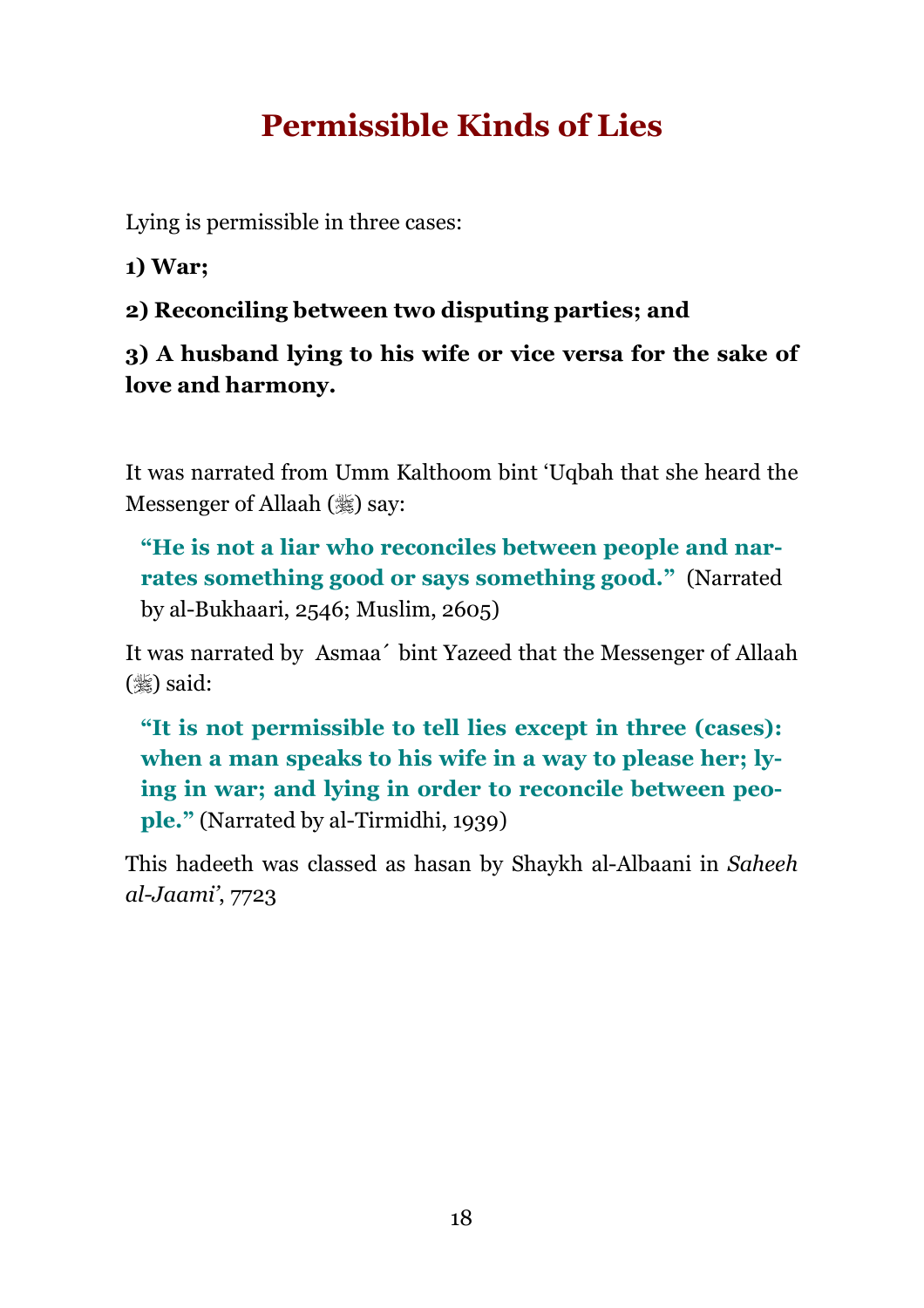# **April fool**

With regard to "April Fool" (in Arabic, Kidhbat Neesaan or the lies of April), the origin of this lying is not known for sure. There are differing opinions concerning that:

Some of them said that it developed from the celebrations of spring at the equinox on March 21.

Some of them said that this innovation appeared in France in 1564 CE, after the introduction of a new calendar, when a person who had refused to accept the new calendar became the victim of some people who had subjected him to embarrassment and made fun of him, so he became a laughing-stock for others.

Some of them said that this innovation goes back to ancient times and the pagan celebrations connected to a specific date at the beginning of spring, so this is the remnant of pagan rituals. It was said that hunting in some countries was unsuccessful during the first days of the hunt in some countries. This was the origin of these lies which are made up on the first day of April.

### Le poisson d'avril

The Europeans call "April Fool" *le poisson d'avril* (lit. "April fish"). The reason for this is that the sun moves from the zodiacal house of Pisces to the next house, or because the word poisson, which means fish, is a distortion of the word *passion*, which means suffering, so it is a symbol of the suffering endured by Jesus ( $\mathbb{R}$ ), according to the claims of the Christians, and they claim that this happened in the first week of April.

Some of the kuffaar call this day All Fools' Day, as it is known to the English. That is because of the lies that they tell so that those who hear them might believe them and thus become a victim for those who are making fun of him.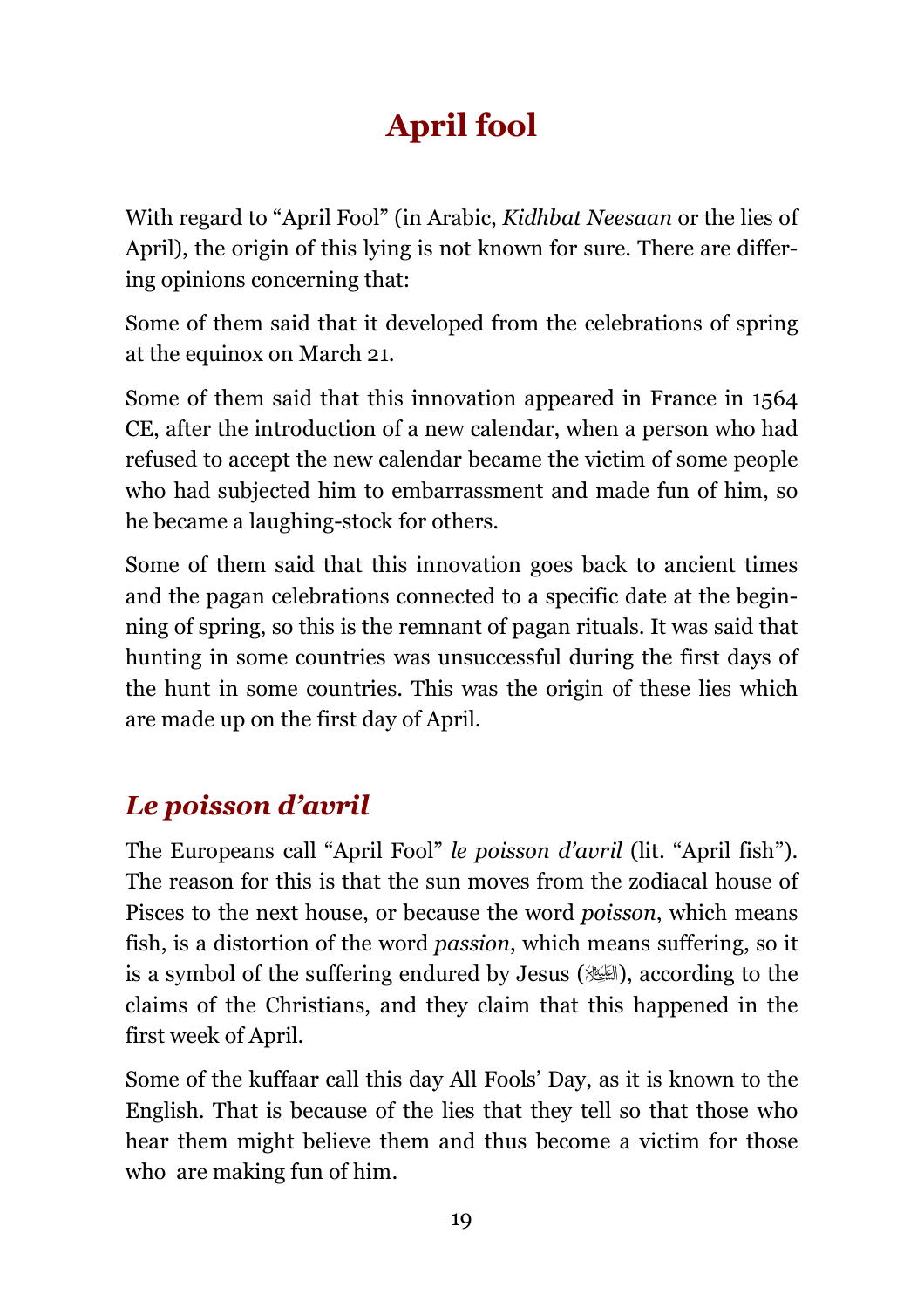The first mention of April Fool in the English language was in a magazine known as Dreck Magazine. On the second day of April in 1698 CE, this magazine mentioned that a number of people were invited to come and watch the washing of black people in the Tower of London on the morning of the first day of April.

One of the most famous incidents that happened in Europe on April <sup>1st</sup> was when the English newspaper, the *Evening Star*, announced in March 1746 CE that the following day – April  $1<sup>st</sup>$  – that there would be an parade of donkeys in Islington, in England. The people rushed to see these animals and there was a huge crowd. They continued waiting and when they got tired of waiting, they asked about when the parade would be. They not find anything, then they knew that they had come to make an exhibition of themselves, as if they were the donkeys!

'Aasim ibn 'Abd-Allaah al-Qurawayti

One of them wrote about the origin of these lies, saying:

Many of us celebrate what is known as April fool or, if it is translated literally, the "trick of April". But how much do we know of the bitter secret behind this day?

When the Muslims ruled Spain, approximately one thousand years ago, they were a force that could not be destroyed. The western Christians wished that they could wipe Islam from the face of the earth, and they succeeded to some extent.

They tried to limit the spread of Islam in Spain and to put an end to it, but they did not succeed. They tried numerous times and never succeeded.

After that, the kuffaar sent their spies to Spain to study and find out the secret of the Muslims' strength which could not be defeated. They discovered that adhering to taqwa (piety or consciousness of Allaah) was the reason.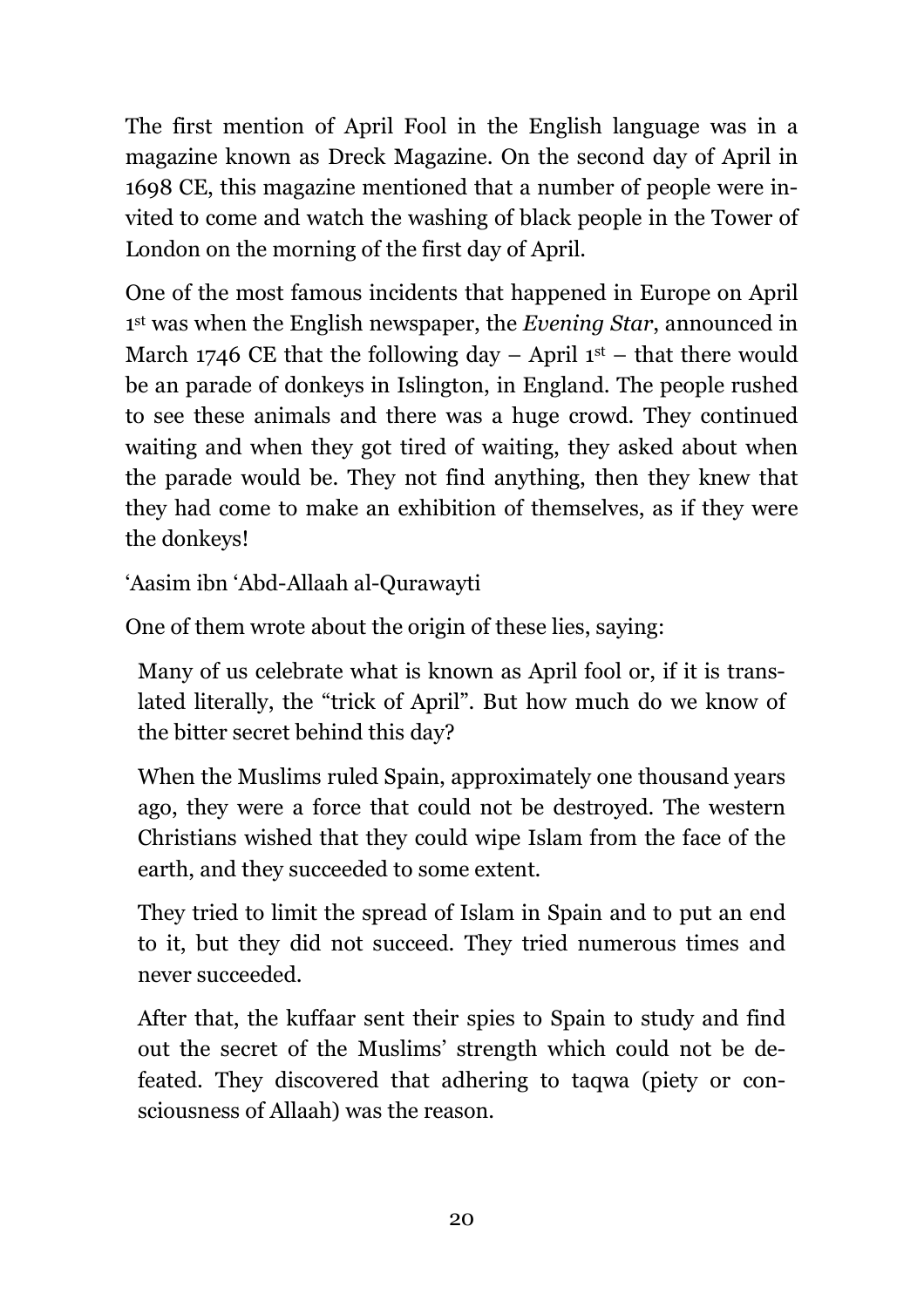When the Christians discovered the secret of the Muslims' strength, they started to think of strategies to break this strength. On this basis they began to send wine and cigars to Spain for free.

This tactic on the part of the west produced results, and the faith of the Muslims began to weaken, especially among the young generation in Spain. The result of that was that the western Catholic Christians subdued the whole of Spain and put an end to the Muslim rule of that land which had lasted for more than eight hundred years. The last stronghold of the Muslims, in Grenada, fell on April <sup>1st</sup>, hence they considered this to be the "trick of April."

From that year until the present, they celebrate this day and consider the Muslims to be fools. They do not regard only the army at Granada to be fools who were easily deceived, rather they apply that to the entire Muslim Ummah. It is ignorant of us to join in these celebrations, and when we imitate them blindly in implementing this evil idea, this is a kind of blind imitation which confirms the foolishness of some of us in following them. Once we know the reason for this celebration, how can we celebrate our defeat?

After knowing this reality, let us make a promise to ourselves never to celebrate this day. We have to learn from the Spanish and adhere to the reality of Islam and never allow our faith to be weakened again.

I say: it does not matter what the origins of April fool are. What matters more is knowing the ruling on lying on this day, which we are sure did not exist during the first and best generations of Islam. It did not come from the Muslims, but rather from their enemies.

The things that happen on April Fools' Day are many. Some people have been told that their child or spouse or someone who is dear to them has died, and unable to bear this shock, they have died. Some have been told that they are being laid off, or that there has been a fire or an accident in which their family has been killed, so they suffer paralysis or heart attacks, or similar diseases.